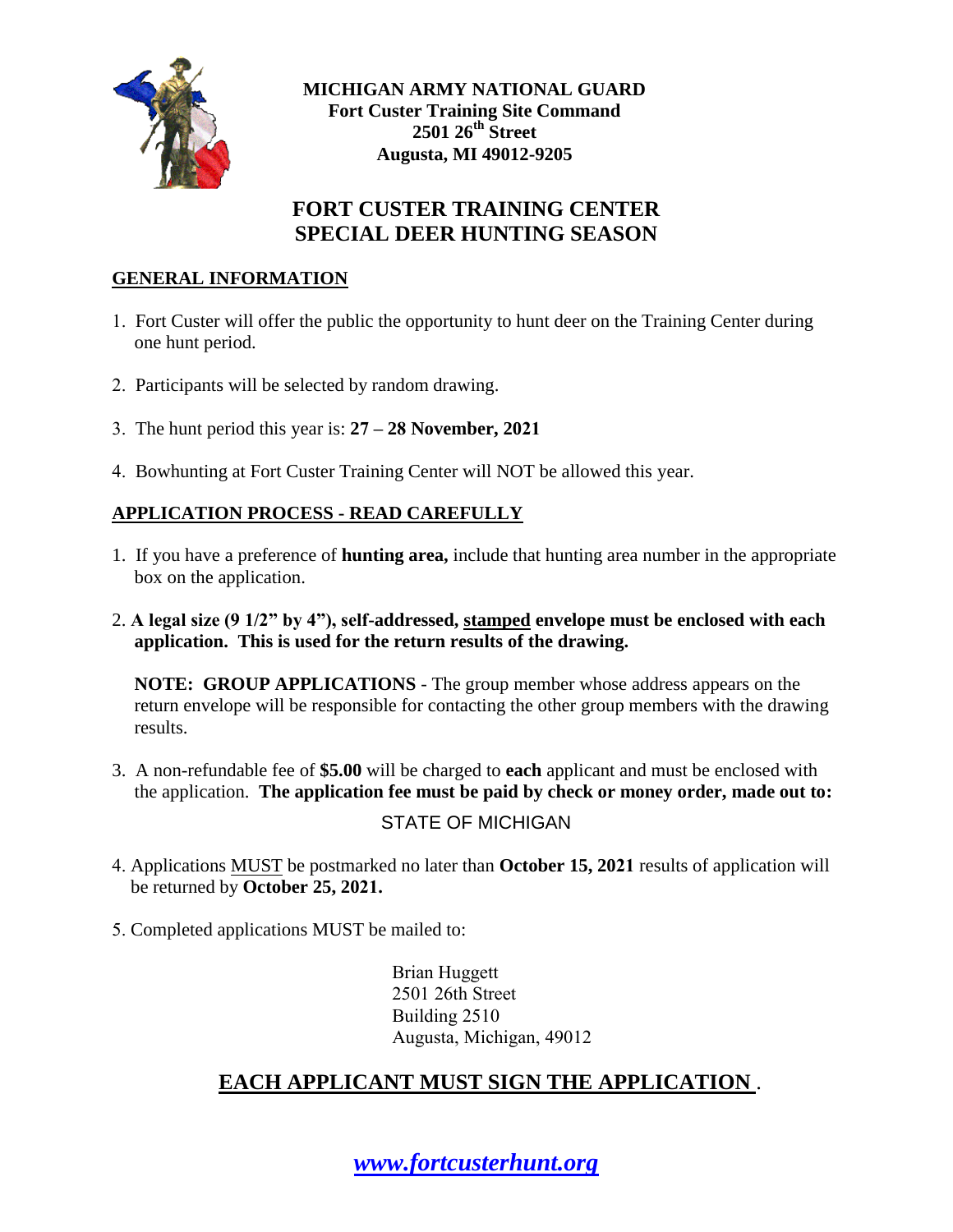

## **SUCCESSFUL APPLICANT INFORMATION**

1. **All successful applicants will be required** to attend (1) orientation session at Fort Custer Training Center. Significant changes to check-in/check-out procedures have been enacted this year that require your attendance at an orientation session.

| Orientation times and dates at building 2900 Room C144: |                   |                    |                  |
|---------------------------------------------------------|-------------------|--------------------|------------------|
| 25 October, 2021                                        | $12:00 \text{pm}$ | 4:00 <sub>pm</sub> | $7:00 \text{pm}$ |

| <b><i>LS</i></b> OCLODEL, <b><i>LOL</i></b> | 12.00 pm          | <b>4:VVPIII</b>    | <i>l</i> : <i>v v l</i> ill |
|---------------------------------------------|-------------------|--------------------|-----------------------------|
| 9 November, 2021                            | $12:00 \text{pm}$ | 4:00 <sub>pm</sub> | 7:00 <sub>pm</sub>          |
| <b>11 November, 2021</b>                    | $12:00 \text{pm}$ | 4:00 <sub>pm</sub> | 7:00 <sub>pm</sub>          |

- 3. Orientation will provide a safety and security briefing, a map of the area, allow for questions and answers, access to the training areas for reconnaissance, and will register you to hunt. Reconnaissance will be allowed on Orientation days from 0800 – 1900.
- 4. All successful applicants must bring a current **Driver's License or a 2021 Michigan**

**Firearms Deer License** to the orientation.

NO DOGS OR WEAPONS ALLOWED IN VEHICLE TO BE ALLOWED ON POST.

## **GENERAL HUNT INFORMATION**

- 1. **ANTLERLESS PERMITS:** You will need a valid antlerless permit for Public Lands for Calhoun (DMU 013) and Kalamazoo Counties (DMU 312.)
- 2. **BOW HUNTING:** Bow hunting will not be allowed at the Fort Custer Training Center this year.
- 3. **HUNTERS WITH DISABILITIES:** Opportunities are available by calling Fort Custer Training Center's Environmental Office at (269) 282-7878 for details.
- 4. Additional information can be obtained from telephone number **(269)-282-7878.**